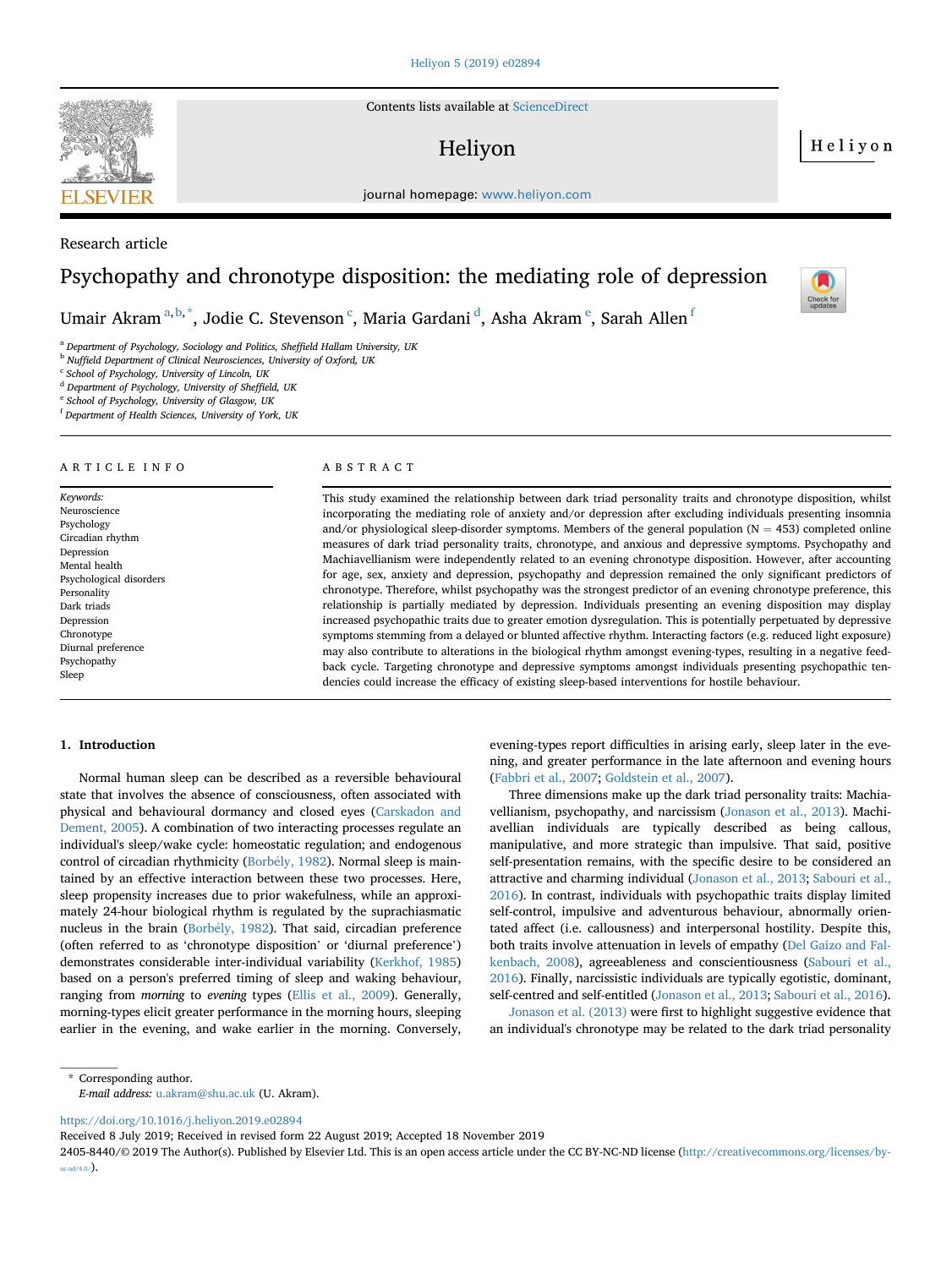traits. Specifically, chronotype and dark-triad traits appear to be heritable in nature ([Hur, 2007;](#page-4-0) [Klei et al., 2005;](#page-4-0) [Vernon et al., 2008](#page-4-0)). Moreover, an evening chronotype disposition appears to be related to greater impulsivity, risk-taking, sensation-seeking and extraversion and reduced conscientiousness and agreeableness, factors which are also associated with the dark triad traits [\(Adan et al., 2002](#page-4-0); [Killgore, 2007;](#page-4-0) [Randler,](#page-4-0) [2008;](#page-4-0) [Tsaousis, 2010\)](#page-4-0). Evidence also demonstrates an evening chronotype disposition to be associated with increased reports of anxious and depressive symptoms ([Antypa et al., 2016](#page-4-0); [Hidalgo et al., 2009](#page-4-0)). This is suggested to result from the interaction between the circadian rhythm and behavioural factors leading to an avoidance of early awakenings due to a perception of unfavourable outcomes and negative life outlook ([Antypa et al., 2016;](#page-4-0) [Hidalgo et al., 2009](#page-4-0); [Hasler et al., 2012](#page-4-0); [Miller et al.,](#page-4-0) [2015\)](#page-4-0). More specifically, reduced exposure to natural light and reduced self-reported arousal feed back to further shift/delay the biological rhythm amongst evening-types [\(Watts et al., 1983](#page-5-0); [Terman et al., 2001\)](#page-4-0). This notion is partially supported by symptom reduction following light exposure amongst individuals with depression ([Hidalgo et al., 2009](#page-4-0)). In addition, dark triad traits (i.e., risk taking, novelty seeking and impulsivity) which are also considered to be risk factors for psychopathology ([Hsu et al., 2012\)](#page-4-0), are often presented amongst those with an evening chronotype disposition. With that in mind, increased anxious and depressive symptoms appear to be differentially reported amongst those presenting dark triad traits. Recently, Jonason and colleagues (2015) evidenced increased depression in relation to each dark triad trait, however only narcissism was related to increased anxiety. Moreover, both psychopathy and Machiavellianism have been linked with increased reports of anxiety ([Czibor et al., 2017](#page-4-0); [Pennington et al., 2015](#page-4-0)) and depression ([Jonason et al., 2015](#page-4-0); [Pennington et al., 2015](#page-4-0); [O'Boyle et al.,](#page-4-0) [2015\)](#page-4-0). Considering these interrelationships, it is plausible that the relationship between chronotype and dark triad traits may be mediated by anxiety and/or depression. However, to date, this proposition has not been explored.

[Jonason et al. \(2013\)](#page-4-0) determined evening chronotype disposition to be related to greater reports of Machiavellianism, psychopathy and exploitative narcissism. The authors propose that those high in these dark triad traits to experience increased cognitive functioning through the evening which facilitates the aim of outwitting individuals who may perceived them as threatening ([Cummins, 1999](#page-4-0); [Jonason and Webster,](#page-4-0) [2012\)](#page-4-0). More recently, [Rahafar et al. \(2017\)](#page-4-0) determined evening chronotypes to be higher in Machiavellianism and psychopathy, but not narcissism, relative to those identifying a morning chronotype preference. [Sabouri et al. \(2016\)](#page-4-0) examined the relationship between sleep-disruption and the dark triad personality traits in young Iranian adults. Here, increased reports of sleep disturbance were related to Machiavellianism and psychopathy, but not narcissism. Whilst these relationships were replicated amongst a sample of the UK general population using a measure of insomnia symptomology, only psychopathy predicted insomnia symptoms when shared variance between dark triad traits were controlled for [\(Akram et al., 2018](#page-4-0)). The authors suggest that disturbed sleep in psychopathic individuals may be explained by the experience of emotion dysregulation which accentuate factors that maintain insomnia (i.e. negatively toned cognitive activity: [Harvey,](#page-4-0) [2002\)](#page-4-0). Relatedly, an individual's chronotype preference in relation to specific dark triad traits could be influenced by symptoms of anxiety and/or depression.

Whilst the aforementioned research remains influential in determining the relationships concerning dark triad traits, chronotype preference, and disturbed sleep, only one study ([Akram et al., 2018\)](#page-4-0) accounted for the potential influence of co-occurring physiological sleep disorders (e.g. apnoea, narcolepsy). Moreover, considering the relationship between insomnia and chronotype (e.g., [Chan et al., 2014\)](#page-4-0), research should confirm whether an individual's chronotype preference, in the absence of insomnia, remains associated with the dark triad traits. To that end, we further examined the association between chronotype preference and the dark triad traits, whilst incorporating the possible

mediating role of anxiety and/or depression after excluding individuals presenting insomnia and/or physiological sleep-disorder symptoms. Specifically, to determine whether: i) Machiavellianism, psychopathy and narcissism are individually related to chronotype preference in normal-sleepers; ii) which specific trait(s) would be most predictive of chronotype when controlling for age and sex; and iii) confirmed relationships would be mediated by anxious and depressive symptoms. Based on literature to date, we propose that the dark triad personality traits of Machiavellianism and psychopathy personality would be independently related to an evening chronotype preference. Next, considering shifts in chronotype orientation occurring with age ([Fischer et al.,](#page-4-0) [2017\)](#page-4-0), we expected age to also hold a degree of predictive value. Finally, we opted to control for an individual's sex after considering its interaction with age in predicting chronotype preference ([Fischer et al., 2017;](#page-4-0) [Randler and Engelke, 2019](#page-4-0)).

#### 2. Method

#### 2.1. Sample and procedure

A cross-sectional online questionnaire-based study was used, which involved the completion of previously validated questionnaires that examined the relationship between dark triad traits, chronotype, and symptoms of anxiety and depression. The Sheffield Hallam University Research Ethics Committee provided approval for the study procedure, and informed consent was provided by all participants.

Members of the general population were targeted through advertisements presented on social media outlets, research participation forums, and students from several Northern UK universities. Data collection took place during the fall months of 2017. The survey was delivered using the Qualtrics online data collection platform (Qualtrics, Provo, UT). 732 participants started the survey, and 672 respondents provided complete data for all measures. Where relevant, course credit was provided on completion. Participants who reported conducting shift work, a central nervous system disorder, sleep interfering medication use, previously experiencing a significant head injury or sleep disorder symptoms (e.g. insomnia/hypersomnia, sleep disordered breathing) were excluded from analysis ( $n = 219$ ). This resulted in a final sample of 453 participants (mean age  $= 23.96 \pm 11.08$ , range 18–76, 75% female; 69% student) who were entered into the analysis. The Insomnia Severity Index ([Bastien et al., 2001\)](#page-4-0) and SLEEP-50 ([Spoormaker et al., 2005\)](#page-4-0) confirmed absence of sleep/wake disorder symptoms (see 'Measures' for details).

#### 2.2. Measures

The Short Dark Triad questionnaire (SD3: [Jones and Paulhus, 2014\)](#page-4-0) examined the presence of the dark triad traits. The measure is comprised of 27-items in total, with 9-items for each subscale which determines each levels of Machiavellianism, psychopathy and narcissism. Items are scored on a 5-point likert scale which range from 1 (disagree strongly) to 5 (agree strongly). Each subscale is scored by averaging the nine items ([Jones and Paulhus, 2014](#page-4-0)). Previous assessment and validation of the scale evidenced clear factor structure and internal consistency (Cronbach's alpha = .75 for Machiavellianism; .72 for psychopathy, .73 for narcissism: [Jones and Paulhus, 2014](#page-4-0)). Internal consistency (Cronbach's α) for the present sample was: .83 for Machiavellianism, .77 for psychopathy, and .72 for narcissism.

The 19-item Morningness–Eveningness Questionnaire was used to examine participants orientation of chronotype preference (MEQ: [Horne](#page-4-0)  $&$  Östberg, 1976), which asks about the timing and schedule of sleep (e.g. "If you got into bed at 11 PM, how tired would you be? ( $0 =$  not at all tired;  $5 = \text{very tired}$ ). Total scores range between 16-86, and higher scores indicate a greater preference for morningness. In contrast, lower scores indicate a disposition for eveningness. Items are summed to form an index of chronotype. A good level of internal consistency was yielded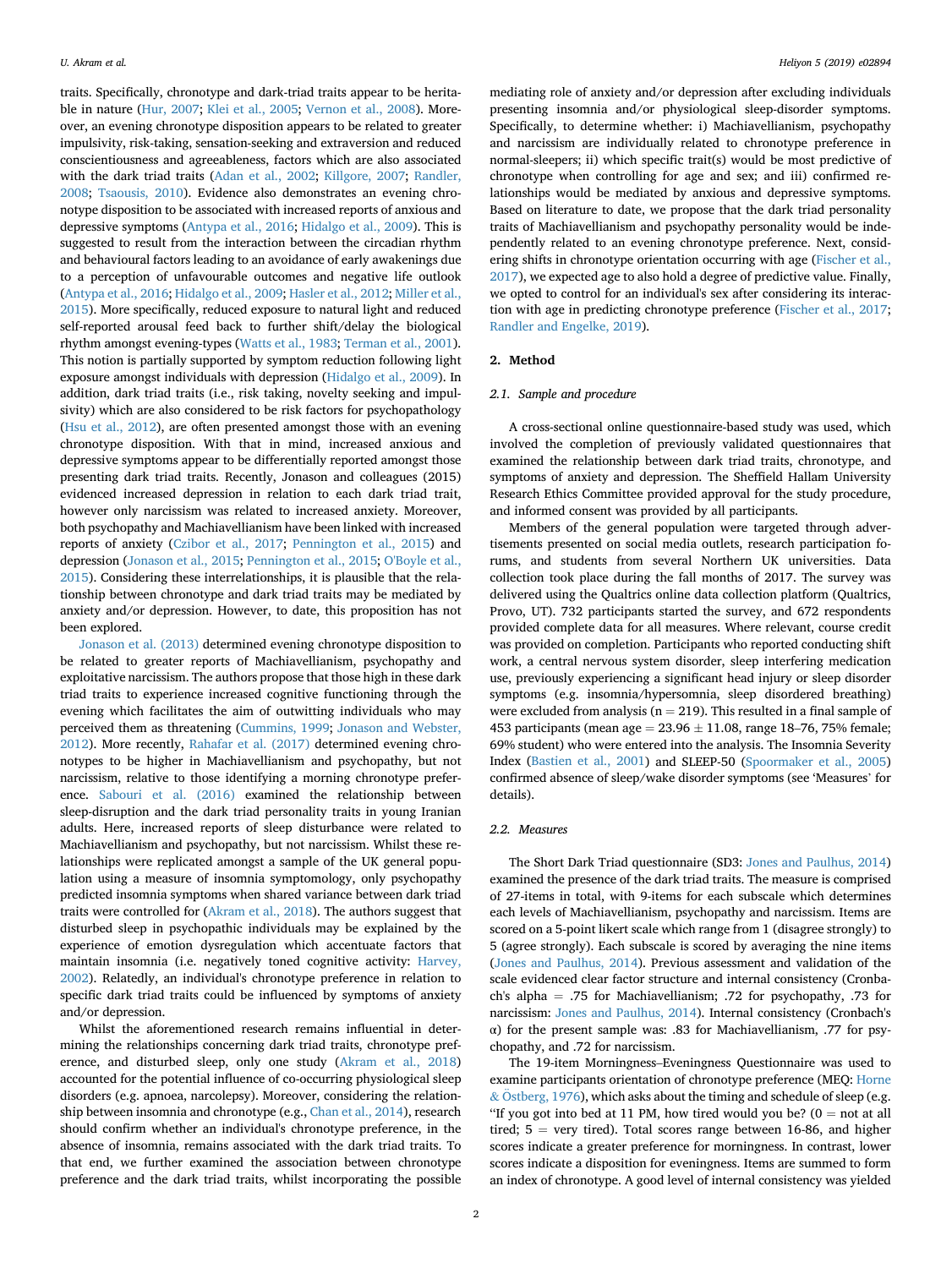#### (Cronbach's α of .74).

Symptoms of anxiety and depression were assessed using The Hospital Anxiety and Depression Scale (HADS: [Zigmond and Snaith, 1983\)](#page-5-0), consisting of 14 items (seven for both anxiety and depression) scored between 0-3, with a maximum score of 21 on both subscales. Higher scores on each subscale represent greater anxiety and depression, with  $\leq$ 7 indicating a: normal case; 8–10: borderline abnormal case; 11–21: abnormal case. Both subscales demonstrated good internal consistency (Cronbach's α of .87 for anxiety, and .78 for depression).

The Insomnia Severity Index was administered to confirm the absence of insomnia symptoms (ISI: [Bastien et al., 2001\)](#page-4-0). Seven items, rated on a 5-point likert scale, examine self-reports of symptom severity over the past two-weeks. Item scores are summated, creating a total score which ranges from 0–28. Higher scores indicate greater presentation of insomnia symptoms, with  $\leq$ 7 indicating: no insomnia; 8–14: subthreshold insomnia; 22–28: moderately clinical insomnia; 22–28: severe clinical insomnia. Internal consistency (Cronbach's α) in the current sample was .87. Participants yielding a score of  $>8$  were excluded from analysis.

Subscales of the SLEEP-50 [\(Spoormaker et al., 2005\)](#page-4-0) confirmed the absence of: sleep disordered breathing, sleepwalking, narcolepsy, restless legs syndrome/periodic limb movement, and circadian rhythm disorder. For the current purpose, the insomnia (assessed by the ISI) and sleep hygiene (not a sleep disorder) subscales were removed. Participants rate the extent to which each statement (i.e. item) applies to the past month (e.g. "I am told that I snore":  $0 = not$  at all,  $4 = very$  much). Total scores of:  $\geq$ 15 indicate apnea;  $\geq$ 7 sleepwalking;  $\geq$ 7 narcolepsy;  $\geq$ 7 restless legs syndrome/periodic limb movement; and  $\geq$ 8 a circadian rhythm disorder. The presence of a sleep disorder based on these cut-off scores determined the aforementioned participant exclusion.

#### 2.3. Statistical analyses

correlational analyses (Pearson's bivariate) examined the relationship between chronotype, anxiety, depression and each dark triad subscale. Next, these were followed by hierarchical linear regression analyses (using the enter method), with chronotype disposition as the outcome variable, to determine whether dark triad traits associated with chronotype were mediated by anxiety and depression after controlling for age and sex. Specifically, age and sex were entered as predictors in step-1; SD3 subscales in step-2; and anxiety and depression in step-3. Significance was considered at the  $P < .05$  level.

#### 3. Results

Mean scores for the final sample were as follows: MEQ,  $41.43 \pm 8.36;$ Machiavellianism,  $2.78 \pm 0.71$ ; psychopathy,  $2.09 \pm 0.60$ ; Narcissism,  $2.51 \pm 0.57$ ; Anxiety  $7.38 \pm 4.08$ ; and Depression  $3.88 \pm 2.97$ . Morning chronotype preference was negatively related to Machiavellianism ( $r =$  $-13$ ,  $p = .006$ ) and psychopathy ( $r = .18$ , $p = .001$ ) but not narcissism ( $r =$  $-0.01$ ,  $p = .85$ ). Considering this, only the subscales of Machiavellianism and psychopathy were entered into the regression analysis. Moreover, chronotype was also negatively related to anxiety ( $r = -0.14$ ,  $p = 0.004$ ) and depression ( $r = -.19, p = .001$ ). See Table 1 for all other correlations.

The outcomes of the regression analysis demonstrated that, after

controlling for age and sex (step1: 12% variance: see Table 2), psychopathy but not Machiavellianism significantly predicted chronotype disposition (step2: 14% total variance explained). However, after adding anxiety and depression, psychopathy and depression remained the only significant predictors of chronotype (step 3: 15% total variance).

#### 3.1. Depression as a mediator between psychopathy and chronotype

Psychopathy scores were independently entered into the PROCESS macro as to further examine the mediating effects of depression. The results from the mediation analyses are presented in [Table 3](#page-3-0).

Here, as illustrated in [Table 3](#page-3-0), significant direct effects were reported was between psychopathy and chronotype disposition. Moreover, a significant indirect effect of psychopathy on chronotype was observed via depression, whereas no indirect effect of chronotype on psychopathy was observed. Therefore, whilst psychopathy appears to be the strongest predictor of an evening chronotype preference, this relationship appears to be partially mediated by depression. (see [Fig. 1\)](#page-3-0)

#### 4. Discussion

This study explored the relationship between chronotype preference and the dark triad personality traits amongst a UK sample of normalsleepers. Additionally, the meditational role of anxious and depressive symptoms were examined. These outcomes provide additional evidence that particular dark triad traits are associated with an evening chronotype preference. Specifically, psychopathy and Machiavellianism were independently related to a preference for eveningness. Whilst these associations were somewhat modest, these outcomes are nevertheless in line with recent research amongst German students, evidencing those with an evening chronotype disposition reporting greater levels of psychopathy and Machiavellianism, but not narcissism, compared to those identifying a morning chronotype preference [\(Rahafar et al., 2017\)](#page-4-0). Here

#### Table 2

Linear regression analyses with chronotype disposition as the dependent variable; age, sex, Machiavellianism, psychopathy, anxiety and depression as predictors.

| Predictors       | $R^2$ | β      | t       | Sig.    |
|------------------|-------|--------|---------|---------|
| Step 1           | .12   |        |         |         |
| Age              |       | .35    | 7.82    | $.00**$ |
| Sex              |       | .04    | 0.95    | .35     |
| Step 2           | .14   |        |         |         |
| Age              |       | .33    | 7.37    | $.00**$ |
| Sex              |       | $-.01$ | $-15$   | .88     |
| Machiavellianism |       | $-.06$ | $-1.13$ | .26     |
| Psychopathy      |       | $-.11$ | $-2.16$ | $.03*$  |
| Step 3           | .15   |        |         |         |
| Age              |       | .31    | 7.03    | $.00**$ |
| Sex              |       | .00    | $-.04$  | .97     |
| Machiavellianism |       | $-.02$ | $-.42$  | .68     |
| Psychopathy      |       | $-11$  | $-2.08$ | $.04*$  |
| Anxiety          |       | $-.01$ | $-15$   | .88     |
| Depression       |       | $-12$  | $-2.14$ | $.03*$  |
|                  |       |        |         |         |

Note: \* Sig at < .05, \*\* <.01.

criptive statistics and correlation matrix for MEO, Dark Triad subscales and HADS.

|                     | Mean  | <b>SD</b> |   | ▵                        |                          |                          |         |         |
|---------------------|-------|-----------|---|--------------------------|--------------------------|--------------------------|---------|---------|
| 1. MEO              | 41.43 | 8.36      | - | .01                      | $-13**$                  | $-18**$                  | $-14**$ | $-19**$ |
| 2. Narcissism       | 2.51  | 0.57      |   | $\overline{\phantom{a}}$ | $.28**$                  | $.43**$                  | $-15**$ | $-14**$ |
| 3. Machiavellianism | 2.78  | 0.71      |   | $\overline{\phantom{a}}$ |                          | $.48**$                  | $.20**$ | $.30**$ |
| 4. Psychopathy      | 2.09  | 0.60      |   | $\overline{\phantom{a}}$ | $\overline{\phantom{a}}$ | $\overline{\phantom{a}}$ | .09     | $.17**$ |
| 5. Anxiety          | 7.38  | 4.08      |   |                          |                          |                          |         | $.57**$ |
| 6. Depression       | 3.88  | 2.97      |   |                          |                          |                          |         |         |

Note:  $*$  Sig at < .05,  $**$  <.01.

MEQ, Morningness Eveningness Questionnaire.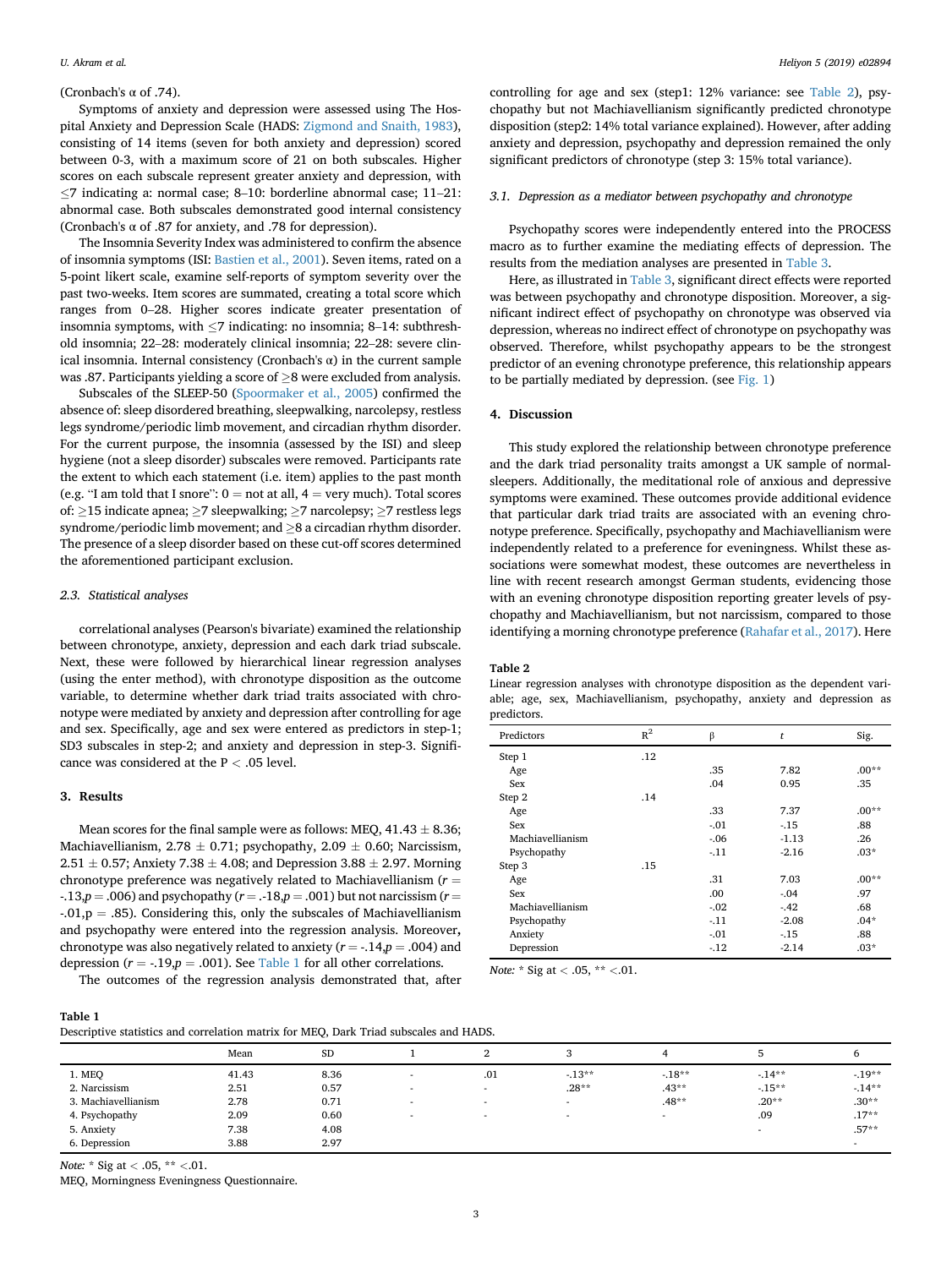#### <span id="page-3-0"></span>Table 3

Examination of depression as a mediator between psychopathy and chronotype.

| IV                        | Mediator                 | DV                        | Total effect (c path)        | Direct effect (c' path)     | Total indirect effect |                                      |
|---------------------------|--------------------------|---------------------------|------------------------------|-----------------------------|-----------------------|--------------------------------------|
|                           |                          |                           |                              |                             | Point est.            | 95% CI                               |
| Psychopathy<br>Chronotype | Depression<br>Depression | Chronotype<br>Psychopathy | $-2.4805***$<br>$-0.0159***$ | $-2.0793**$<br>$-0.0142***$ | $-4011*$<br>$-.0017$  | $-7657, -1693$<br>$-0.0033, -0.0006$ |

Mediation model, 10,000 bootstrap samples.

Note: \* Sig at < .05, \*\* <.01, \*\*\* <.001.



Fig. 1. Mediation models of the effects of (a) psychopathy on chronotype through depression and (b) chronotype on psychopathy through depression (10000 bootstrap samples).

however, whilst Machiavellianism and psychopathy were independently associated with chronotype, regression analysis found psychopathy and age to be the only factors significantly related to an evening chronotype disposition. Moreover, after accounting for anxiety and depression, psychopathy, age and depression remained the only significant factors related to chronotype.

Emotional instability is a common feature in those presenting dark triad traits [\(Birk](#page-4-0)á[s et al., 2016;](#page-4-0) [Muris et al., 2013](#page-4-0); [Zeigler-Hill and Vonk,](#page-5-0) [2015\)](#page-5-0). Specifically, whilst psychopathic individuals signify limited emotional control and adaptive coping, Machiavellianism appears to be associated with an effort to regulate emotional reactivity when faced with stress ([Birk](#page-4-0)ás et al., 2016). Similarly, those with an evening chronotype commonly report similar trait-like deficits in emotional stability (i.e., risk taking, novelty seeking and impulsivity ([Hsu et al., 2012\)](#page-4-0). Considering this, those with a preference for eveningness may inherently display increased psychopathic, but not necessarily Machiavellian, traits due to greater emotion dysregulation which is perpetuated by depressive symptoms stemming from a delay or blunting of the affective rhythm ([Antypa et al., 2016;](#page-4-0) [Hidalgo et al., 2009](#page-4-0); [Hasler et al., 2012](#page-4-0); [Miller et al.,](#page-4-0) [2015\)](#page-4-0). In contrast, the present outcomes may be reflective of increased proficiency of the evening cognitive system in Machiavellian and psychopathic individuals, which serves as an inherent means of out-think/smarting those who perceive them as a threat ([Cummins,](#page-4-0) [1999;](#page-4-0) [Jonason and Webster, 2012](#page-4-0)). Here, cognitive processing may peak in the evening because of lower detection risk and greater caution taken, intrinsically acting as a protective factor ([Jonason et al., 2013\)](#page-4-0).

An individual's sex failed to predict chronotype preference in the current study. Previous studies evidence greater tendencies towards eveningness amongst young males relative to females ([Randler, 2011;](#page-4-0) [Vitale et al., 2015\)](#page-5-0). That said, such differences are often minimal, with young adults displaying a similar chronotype preference regardless of sex ([Randler, 2011;](#page-4-0) [Vitale et al., 2015\)](#page-5-0). Moreover, sex differences in chronotype preference appears to diminish with age according to recent meta-analytic data [\(Randler and Engelke, 2019](#page-4-0)). As such, in relation to sex, our data presents reliable similarities whereby preference remained similar amongst younger and older adults who participated.

Considering inherent age-related changes in circadian rhythmicity and accompanying chronotype preference which occur over the lifespan (i.e. greater evening tendency with adolescence and subsequent shift earlier thereafter), it's perhaps not surprising that age in the present study remained a significant predictor of chronotype alongside psychopathy and depression ([Fischer et al., 2017\)](#page-4-0). Considering this, the use of a more comprehensive subjective (i.e. sleep diary) and objective (i.e. actigraphy) assessments of sleep timing and variability would have been beneficial. It is also possible that the current outcomes reflect an inclusion bias such that young adults presenting co-occurring symptoms of antisocial personality disorder in the present sample were more likely to report psychopathic traits. Moreover, the mean age of the sample was relatively low and comprised predominantly of young caucasian female adults, suggesting the outcomes may not be fully generalizable to an older male population. Relatedly, the selective nature of recruitment (i.e. online social media and research participation platforms) may further limit generalisability. Moreover, despite the brief nature of the survey, attention checks may have proved useful in excluding those who: experienced difficulty in concentration; or responded in a random manner. Finally, given the cross-sectional nature of the current data, the outcomes remain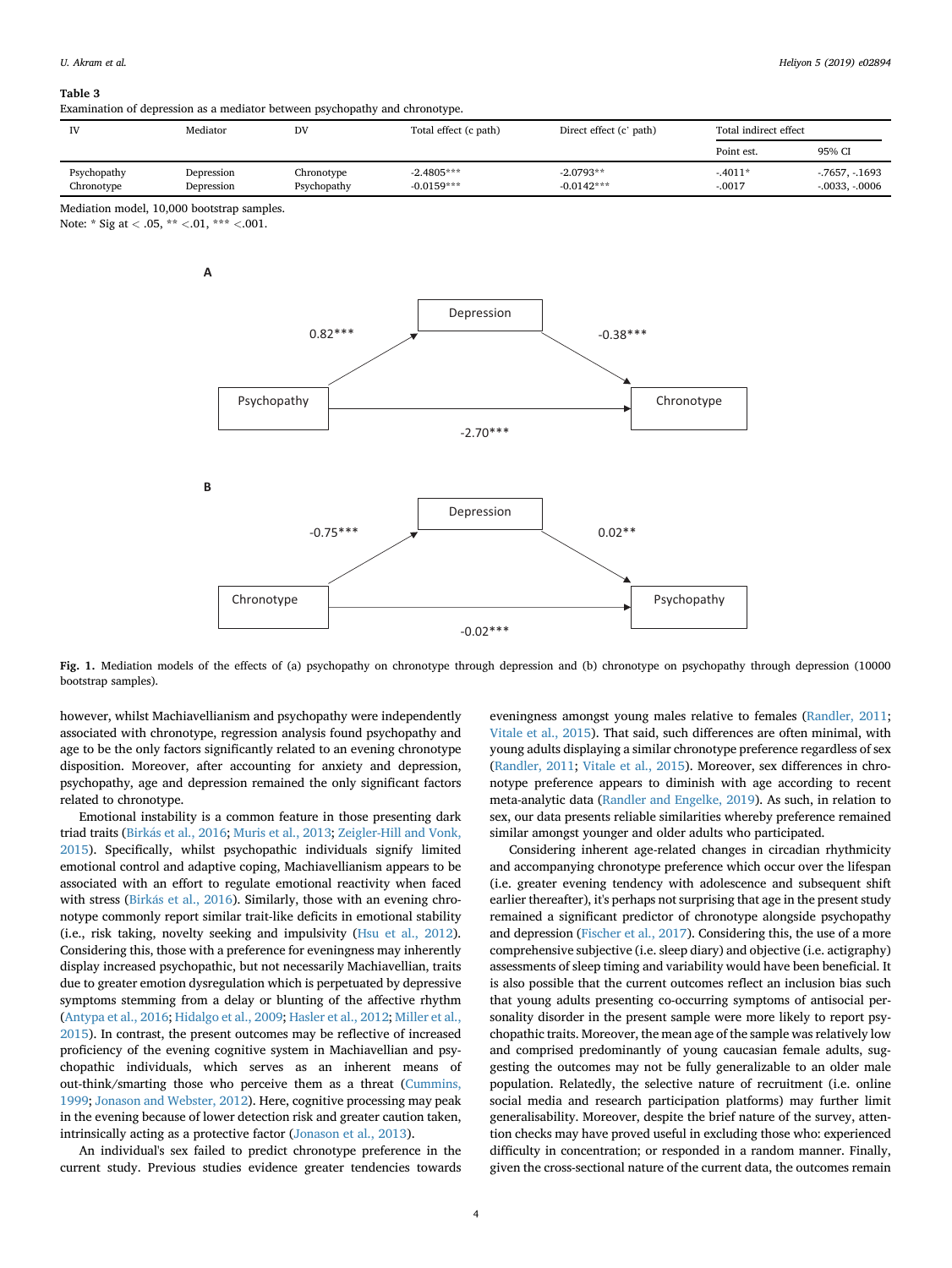<span id="page-4-0"></span>vulnerable to an inflation bias between variables (Podsakoff et al., 2003) and lack of causality and directionally. To that end, longitudinal examination of the current research questions should clarify whether chronotype predicts psychopathic behaviour, or whether the reverse is true. In addition, to reliably account for biological and psychosocial factors potentially influencing sleep timing and variability (e.g. age, sex, sociodemographic and work status, circadian rhythm) when considering the current research question in the future, a well screened more heterogeneous sample should be considered.

Despite these caveats, the present outcomes shed light on the limited research examining the relationship between the dark triad traits and chronotype preference. Here, whilst psychopathy appears to be the strongest predictor of chronotype out of the dark triads, this relationship appears to be partially mediated by depressive symptoms. Further research should clarify the mechanisms behind the mediating role of depression, with a particular emphasis on examining cognitive arousal and emotion dysregulation. Considering sleep-based therapies have proven successful in the reduction of hostile behaviour (Haynes et al., 2006), we highlight the utility of assessing chronotype disposition and depressive symptoms amongst individuals presenting such antisocial personality traits within a clinical setting.

#### Declarations

#### Author contribution statement

Umair Akram: Conceived and designed the experiments; Performed the experiments; Analyzed and interpreted the data; Contributed reagents, materials, analysis tools or data; Wrote the paper.

Jodie C. Stevenson, Maria Gardani, Asha Akram, Sarah Allen: Conceived and designed the experiments; Performed the experiments; Wrote the paper.

#### Funding statement

This work was supported by the Department of Psychology, Sociology and Politics at Sheffield Hallam University.

### Competing interest statement

The authors declare no conflict of interest.

#### Additional information

No additional information is available for this paper.

#### References

- [Adan, A., Natale, V., 2002. Gender differences in morningness](http://refhub.elsevier.com/S2405-8440(19)36553-3/sref1)–[eveningness preference.](http://refhub.elsevier.com/S2405-8440(19)36553-3/sref1) [Chronobiol. Int. 19 \(4\), 709](http://refhub.elsevier.com/S2405-8440(19)36553-3/sref1)–[720.](http://refhub.elsevier.com/S2405-8440(19)36553-3/sref1)
- [Akram, U., Allen, S., McCarty, K., Gardani, M., Tan, A., Villarreal, D., et al., 2018. The](http://refhub.elsevier.com/S2405-8440(19)36553-3/sref2) [relationship between insomnia symptoms and the dark triad personality traits.](http://refhub.elsevier.com/S2405-8440(19)36553-3/sref2) [Personal. Individ. Differ. 131, 212](http://refhub.elsevier.com/S2405-8440(19)36553-3/sref2)–[215](http://refhub.elsevier.com/S2405-8440(19)36553-3/sref2).
- [Antypa, N., Vogelzangs, N., Meesters, Y., Schoevers, R., Penninx, B.W., 2016. Chronotype](http://refhub.elsevier.com/S2405-8440(19)36553-3/sref3) [associations with depression and anxiety disorders in a large cohort study. Depress.](http://refhub.elsevier.com/S2405-8440(19)36553-3/sref3) [Anxiety 33 \(1\), 75](http://refhub.elsevier.com/S2405-8440(19)36553-3/sref3)–[83](http://refhub.elsevier.com/S2405-8440(19)36553-3/sref3).
- [Bastien, C.H., Valli](http://refhub.elsevier.com/S2405-8440(19)36553-3/sref4)ères, A., Morin, C.M., 2001. Validation of the Insomnia Severity Index [as an outcome measure for insomnia research. Sleep Med. 2 \(4\), 297](http://refhub.elsevier.com/S2405-8440(19)36553-3/sref4)–[307](http://refhub.elsevier.com/S2405-8440(19)36553-3/sref4).
- [Birk](http://refhub.elsevier.com/S2405-8440(19)36553-3/sref5)ás, B., Gács, B., Csathó, Á[., 2016. Keep calm and don't worry: different Dark Triad](http://refhub.elsevier.com/S2405-8440(19)36553-3/sref5) [traits predict distinct coping preferences. Personal. Individ. Differ. 88, 134](http://refhub.elsevier.com/S2405-8440(19)36553-3/sref5)–[138.](http://refhub.elsevier.com/S2405-8440(19)36553-3/sref5)
- [Borb](http://refhub.elsevier.com/S2405-8440(19)36553-3/sref6)[ely, A.A., 1982. A two process model of sleep regulation. Hum. Neurobiol. 1 \(3\),](http://refhub.elsevier.com/S2405-8440(19)36553-3/sref6) [195](http://refhub.elsevier.com/S2405-8440(19)36553-3/sref6)–[204](http://refhub.elsevier.com/S2405-8440(19)36553-3/sref6).
- [Carskadon, M.A., Dement, W.C., 2011. Normal human sleep: an overview. Princ. Pract,](http://refhub.elsevier.com/S2405-8440(19)36553-3/sref48) [Sleep Med. 5, 16](http://refhub.elsevier.com/S2405-8440(19)36553-3/sref48)–[26.](http://refhub.elsevier.com/S2405-8440(19)36553-3/sref48)
- [Chan, J.W.Y., Lam, S.P., Li, S.X., Yu, M.W.M., Chan, N.Y., Zhang, J., Wing, Y.K., 2014.](http://refhub.elsevier.com/S2405-8440(19)36553-3/sref8) [Eveningness and insomnia: independent risk factors of nonremission in major](http://refhub.elsevier.com/S2405-8440(19)36553-3/sref8) [depressive disorder. Sleep 37 \(5\), 911](http://refhub.elsevier.com/S2405-8440(19)36553-3/sref8)–[917](http://refhub.elsevier.com/S2405-8440(19)36553-3/sref8).
- [Cummins, D.D., 1999. Cheater detection is modi](http://refhub.elsevier.com/S2405-8440(19)36553-3/sref9)fied by social rank: the impact of [dominance on the evolution of cognitive functions. Evol. Hum. Behav. 20 \(4\),](http://refhub.elsevier.com/S2405-8440(19)36553-3/sref9) [229](http://refhub.elsevier.com/S2405-8440(19)36553-3/sref9)–[248](http://refhub.elsevier.com/S2405-8440(19)36553-3/sref9).
- [Czibor, A., Szabo, Z.P., Jones, D.N., Zsido, A.N., Paal, T., Szijjarto, L., et al., 2017. Male](http://refhub.elsevier.com/S2405-8440(19)36553-3/sref10) [and female face of Machiavellianism: opportunism or anxiety? Personal. Individ.](http://refhub.elsevier.com/S2405-8440(19)36553-3/sref10) [Differ. 117, 221](http://refhub.elsevier.com/S2405-8440(19)36553-3/sref10)–[229.](http://refhub.elsevier.com/S2405-8440(19)36553-3/sref10)
- [Del Gaizo, A.L., Falkenbach, D.M., 2008. Primary and secondary psychopathic-traits and](http://refhub.elsevier.com/S2405-8440(19)36553-3/sref11) [their relationship to perception and experience of emotion. Personal. Individ. Differ.](http://refhub.elsevier.com/S2405-8440(19)36553-3/sref11) [45 \(3\), 206](http://refhub.elsevier.com/S2405-8440(19)36553-3/sref11)–[212.](http://refhub.elsevier.com/S2405-8440(19)36553-3/sref11)
- [Ellis, J., Von Schantz, M., Jones, K.H., Archer, S.N., 2009. Association between speci](http://refhub.elsevier.com/S2405-8440(19)36553-3/sref12)fic [diurnal preference questionnaire items and PER3 VNTR genotype. Chronobiol. Int.](http://refhub.elsevier.com/S2405-8440(19)36553-3/sref12) [26, 464](http://refhub.elsevier.com/S2405-8440(19)36553-3/sref12)–[473](http://refhub.elsevier.com/S2405-8440(19)36553-3/sref12).
- [Fabbri, M., Antonietti, A., Giorgetti, M., Tonetti, L., Natale, V., 2007. Circadian typology](http://refhub.elsevier.com/S2405-8440(19)36553-3/sref13) [and style of thinking differences. Learn. Individ. Differ. 17 \(2\), 175](http://refhub.elsevier.com/S2405-8440(19)36553-3/sref13)–[180](http://refhub.elsevier.com/S2405-8440(19)36553-3/sref13).
- [Fischer, D., Lombardi, D.A., Marucci-Wellman, H., Roenneberg, T., 2017. Chronotypes in](http://refhub.elsevier.com/S2405-8440(19)36553-3/sref14) [the US](http://refhub.elsevier.com/S2405-8440(19)36553-3/sref14)–infl[uence of age and sex. PLoS One 12 \(6\), e0178782](http://refhub.elsevier.com/S2405-8440(19)36553-3/sref14).
- [Goldstein, D., Hahn, C.S., Hasher, L., Wiprzycka, U.J., Zelazo, P.D., 2007. Time of day,](http://refhub.elsevier.com/S2405-8440(19)36553-3/sref15) [intellectual performance, and behavioral problems in morning versus evening type](http://refhub.elsevier.com/S2405-8440(19)36553-3/sref15) [adolescents: is there a synchrony effect? Personal. Individ. Differ. 42 \(3\), 431](http://refhub.elsevier.com/S2405-8440(19)36553-3/sref15)–[440](http://refhub.elsevier.com/S2405-8440(19)36553-3/sref15). [Harvey, A.G., 2002. A cognitive model of insomnia. Behav. Res. Ther. 40, 869](http://refhub.elsevier.com/S2405-8440(19)36553-3/sref49)–[893.](http://refhub.elsevier.com/S2405-8440(19)36553-3/sref49)
- [Hasler, B.P., Smith, L.J., Cousins, J.C., Bootzin, R.R., 2012. Circadian rhythms, sleep, and](http://refhub.elsevier.com/S2405-8440(19)36553-3/sref16) [substance abuse. Sleep Med. Rev. 16 \(1\), 67](http://refhub.elsevier.com/S2405-8440(19)36553-3/sref16)–[81](http://refhub.elsevier.com/S2405-8440(19)36553-3/sref16).
- [Haynes, P.L., Bootzin, R.R., Smith, L., Cousins, J., Cameron, M., Stevens, S., 2006. Sleep](http://refhub.elsevier.com/S2405-8440(19)36553-3/sref17) [and aggression in substance-abusing adolescents: results from an integrative](http://refhub.elsevier.com/S2405-8440(19)36553-3/sref17) [behavioral sleep-treatment pilot program. Sleep 29 \(4\), 512](http://refhub.elsevier.com/S2405-8440(19)36553-3/sref17)–[520.](http://refhub.elsevier.com/S2405-8440(19)36553-3/sref17)
- [Hidalgo, M.P., Caumo, W., Posser, M., Coccaro, S.B., Camozzato, A.L., Chaves, M.L.F.,](http://refhub.elsevier.com/S2405-8440(19)36553-3/sref18) [2009. Relationship between depressive mood and chronotype in healthy subjects.](http://refhub.elsevier.com/S2405-8440(19)36553-3/sref18) [Psychiatry Clin. Neurosci. 63 \(3\), 283](http://refhub.elsevier.com/S2405-8440(19)36553-3/sref18)–[290.](http://refhub.elsevier.com/S2405-8440(19)36553-3/sref18)
- [Horne, J.A.,](http://refhub.elsevier.com/S2405-8440(19)36553-3/sref19) Östberg, O., 1976. A self-assessment questionnaire to determine [morningness-eveningness in human circadian rhythms. Int. J. Chronobiol.](http://refhub.elsevier.com/S2405-8440(19)36553-3/sref19)
- [Hsu, C.Y., Gau, S.S.F., Shang, C.Y., Chiu, Y.N., Lee, M.B., 2012. Associations between](http://refhub.elsevier.com/S2405-8440(19)36553-3/sref20) [chronotypes, psychopathology, and personality among incoming college students.](http://refhub.elsevier.com/S2405-8440(19)36553-3/sref20) [Chronobiol. Int. 29 \(4\), 491](http://refhub.elsevier.com/S2405-8440(19)36553-3/sref20)–[501.](http://refhub.elsevier.com/S2405-8440(19)36553-3/sref20)
- [Hur, Y.M., 2007. Stability of genetic in](http://refhub.elsevier.com/S2405-8440(19)36553-3/sref21)fluence on morningness–[eveningness: a cross](http://refhub.elsevier.com/S2405-8440(19)36553-3/sref21)[sectional examination of South Korean twins from preadolescence to young](http://refhub.elsevier.com/S2405-8440(19)36553-3/sref21) [adulthood. J. Sleep Res. 16 \(1\), 17](http://refhub.elsevier.com/S2405-8440(19)36553-3/sref21)–[23.](http://refhub.elsevier.com/S2405-8440(19)36553-3/sref21)
- [Jonason, P.K., Webster, G.D., 2012. A protean approach to social in](http://refhub.elsevier.com/S2405-8440(19)36553-3/sref22)fluence: dark Triad personalities and social infl[uence tactics. Personal. Individ. Differ. 52 \(4\), 521](http://refhub.elsevier.com/S2405-8440(19)36553-3/sref22)–[526.](http://refhub.elsevier.com/S2405-8440(19)36553-3/sref22)
- [Jonason, P.K., Jones, A., Lyons, M., 2013. Creatures of the night: chronotypes and the](http://refhub.elsevier.com/S2405-8440(19)36553-3/sref23) [dark triad traits. Personal. Individ. Differ. 55 \(5\), 538](http://refhub.elsevier.com/S2405-8440(19)36553-3/sref23)–[541.](http://refhub.elsevier.com/S2405-8440(19)36553-3/sref23)
- [Jonason, P.K., Baughman, H.M., Carter, G.L., Parker, P., 2015. Dorian Gray without his](http://refhub.elsevier.com/S2405-8440(19)36553-3/sref50) [portrait: psychological, social, and physical health costs associated with the Dark](http://refhub.elsevier.com/S2405-8440(19)36553-3/sref50) [Triad. Personal. Individ. Differ. 78, 5](http://refhub.elsevier.com/S2405-8440(19)36553-3/sref50)–[13.](http://refhub.elsevier.com/S2405-8440(19)36553-3/sref50)
- [Jones, D.N., Paulhus, D.L., 2014. Introducing the short dark triad \(SD3\) a brief measure of](http://refhub.elsevier.com/S2405-8440(19)36553-3/sref24) [dark personality traits. Assessment 21 \(1\), 28](http://refhub.elsevier.com/S2405-8440(19)36553-3/sref24)–[41.](http://refhub.elsevier.com/S2405-8440(19)36553-3/sref24)
- [Kerkhof, G.A., 1985. Inter-individual differences in the human circadian system: a review.](http://refhub.elsevier.com/S2405-8440(19)36553-3/sref25) [Biol. Psychol. 20 \(2\), 83](http://refhub.elsevier.com/S2405-8440(19)36553-3/sref25)–[112](http://refhub.elsevier.com/S2405-8440(19)36553-3/sref25).
- [Killgore, W.D., 2007. Effects of sleep deprivation and morningness-eveningness traits on](http://refhub.elsevier.com/S2405-8440(19)36553-3/sref26) [risk-taking. Psychol. Rep. 100 \(2\), 613](http://refhub.elsevier.com/S2405-8440(19)36553-3/sref26)–[626.](http://refhub.elsevier.com/S2405-8440(19)36553-3/sref26)
- [Klei, L., Reitz, P., Miller, M., Wood, J., Maendel, S., Gross, D., et al., 2005. Heritability of](http://refhub.elsevier.com/S2405-8440(19)36553-3/sref27) [morningness-eveningness and self-report sleep measures in a family-based sample of](http://refhub.elsevier.com/S2405-8440(19)36553-3/sref27) [521 hutterites. Chronobiol. Int. 22 \(6\), 1041](http://refhub.elsevier.com/S2405-8440(19)36553-3/sref27)–[1054](http://refhub.elsevier.com/S2405-8440(19)36553-3/sref27).
- [Miller, M.A., Rothenberger, S.D., Hasler, B.P., Donofry, S.D., Wong, P.M., Manuck, S.B.,](http://refhub.elsevier.com/S2405-8440(19)36553-3/sref28) [et al., 2015. Chronotype predicts positive affect rhythms measured by ecological](http://refhub.elsevier.com/S2405-8440(19)36553-3/sref28) [momentary assessment. Chronobiol. Int. 32 \(3\), 376](http://refhub.elsevier.com/S2405-8440(19)36553-3/sref28)–[384](http://refhub.elsevier.com/S2405-8440(19)36553-3/sref28).
- [Muris, P., Meesters, C., Timmermans, A., 2013. Some youths have a gloomy side:](http://refhub.elsevier.com/S2405-8440(19)36553-3/sref29) [correlates of the dark triad personality traits in non-clinical adolescents. Child](http://refhub.elsevier.com/S2405-8440(19)36553-3/sref29) [Psychiatr. Hum. Dev. 44 \(5\), 658](http://refhub.elsevier.com/S2405-8440(19)36553-3/sref29)–[665.](http://refhub.elsevier.com/S2405-8440(19)36553-3/sref29)
- [O'Boyle, E.H., Forsyth, D.R., Banks, G.C., Story, P.A., White, C.D., 2015. A meta-analytic](http://refhub.elsevier.com/S2405-8440(19)36553-3/sref30) [test of redundancy and relative importance of the dark triad and](http://refhub.elsevier.com/S2405-8440(19)36553-3/sref30) five-factor model of [personality. J. Personal. 83 \(6\), 644](http://refhub.elsevier.com/S2405-8440(19)36553-3/sref30)–[664](http://refhub.elsevier.com/S2405-8440(19)36553-3/sref30).
- [Pennington, C.R., Cramer, R.J., Miller, H.A., Anastasi, J.S., 2015. Psychopathy,](http://refhub.elsevier.com/S2405-8440(19)36553-3/sref31) [depression, and anxiety as predictors of suicidal ideation in offenders. Death Stud. 39](http://refhub.elsevier.com/S2405-8440(19)36553-3/sref31) [\(5\), 288](http://refhub.elsevier.com/S2405-8440(19)36553-3/sref31)–[295.](http://refhub.elsevier.com/S2405-8440(19)36553-3/sref31)
- [Podsakoff, P.M., MacKenzie, S.B., Lee, J.Y., Podsakoff, N.P., 2003. Common method](http://refhub.elsevier.com/S2405-8440(19)36553-3/sref32) [biases in behavioral research: a critical review of the literature and recommended](http://refhub.elsevier.com/S2405-8440(19)36553-3/sref32) [remedies. J. Appl. Psychol. 88, 879.](http://refhub.elsevier.com/S2405-8440(19)36553-3/sref32)
- [Rahafar, A., Randler, C., Castellana, I., Kausch, I., 2017. How does chronotype mediate](http://refhub.elsevier.com/S2405-8440(19)36553-3/sref33) [gender effect on Dark Triad? Personal. Individ. Differ. 108, 35](http://refhub.elsevier.com/S2405-8440(19)36553-3/sref33)–[39.](http://refhub.elsevier.com/S2405-8440(19)36553-3/sref33)
- [Randler, C., 2008. Morningness](http://refhub.elsevier.com/S2405-8440(19)36553-3/sref34)–[eveningness, sleep](http://refhub.elsevier.com/S2405-8440(19)36553-3/sref34)–[wake variables and big](http://refhub.elsevier.com/S2405-8440(19)36553-3/sref34) five [personality factors. Personal. Individ. Differ. 45 \(2\), 191](http://refhub.elsevier.com/S2405-8440(19)36553-3/sref34)–[196](http://refhub.elsevier.com/S2405-8440(19)36553-3/sref34).
- [Randler, C., 2011. Age and gender differences in morningness](http://refhub.elsevier.com/S2405-8440(19)36553-3/sref35)–[eveningness during](http://refhub.elsevier.com/S2405-8440(19)36553-3/sref35) [adolescence. J. Genet. Psychol. 172 \(3\), 302](http://refhub.elsevier.com/S2405-8440(19)36553-3/sref35)–[308](http://refhub.elsevier.com/S2405-8440(19)36553-3/sref35).
- [Randler, C., Engelke, J., 2019. Gender differences in chronotype diminish with age: a](http://refhub.elsevier.com/S2405-8440(19)36553-3/sref36) [meta-analysis based on morningness/chronotype questionnaires. Chronobiol. Int.](http://refhub.elsevier.com/S2405-8440(19)36553-3/sref36) [1](http://refhub.elsevier.com/S2405-8440(19)36553-3/sref36)–[18.](http://refhub.elsevier.com/S2405-8440(19)36553-3/sref36)
- [Sabouri, S., Gerber, M., Lemola, S., Becker, S.P., Shamsi, M., Shakouri, Z., et al., 2016.](http://refhub.elsevier.com/S2405-8440(19)36553-3/sref37) [Examining Dark Triad traits in relation to sleep disturbances, anxiety sensitivity and](http://refhub.elsevier.com/S2405-8440(19)36553-3/sref37) [intolerance of uncertainty in young adults. Compr. Psychiatr. 68, 103](http://refhub.elsevier.com/S2405-8440(19)36553-3/sref37)–[110.](http://refhub.elsevier.com/S2405-8440(19)36553-3/sref37)
- [Spoormaker, V.I., Verbeek, I., van den Bout, J., Klip, E.C., 2005. Initial validation of the](http://refhub.elsevier.com/S2405-8440(19)36553-3/sref38) [SLEEP-50 questionnaire. Behav. Sleep Med. 3 \(4\), 227](http://refhub.elsevier.com/S2405-8440(19)36553-3/sref38)–[246](http://refhub.elsevier.com/S2405-8440(19)36553-3/sref38).
- [Terman, J.S., Terman, M., Lo, E.S., Cooper, T.B., 2001. Circadian time of morning light](http://refhub.elsevier.com/S2405-8440(19)36553-3/sref39) [administration and therapeutic response in winter depression. Arch. Gen. Psychiatr.](http://refhub.elsevier.com/S2405-8440(19)36553-3/sref39) [58 \(1\), 69](http://refhub.elsevier.com/S2405-8440(19)36553-3/sref39)–[75.](http://refhub.elsevier.com/S2405-8440(19)36553-3/sref39)
- [Tsaousis, I., 2010. Circadian preferences and personality traits: a meta-analysis. Eur. J.](http://refhub.elsevier.com/S2405-8440(19)36553-3/sref40) [Personal.: Publ. Eur. Assoc. Pers. Psychol. 24 \(4\), 356](http://refhub.elsevier.com/S2405-8440(19)36553-3/sref40)–[373.](http://refhub.elsevier.com/S2405-8440(19)36553-3/sref40)
- [Vernon, P.A., Villani, V.C., Vickers, L.C., Harris, J.A., 2008. A behavioral genetic](http://refhub.elsevier.com/S2405-8440(19)36553-3/sref41) [investigation of the Dark Triad and the Big 5. Personal. Individ. Differ. 44 \(2\),](http://refhub.elsevier.com/S2405-8440(19)36553-3/sref41) [445](http://refhub.elsevier.com/S2405-8440(19)36553-3/sref41)–[452](http://refhub.elsevier.com/S2405-8440(19)36553-3/sref41).